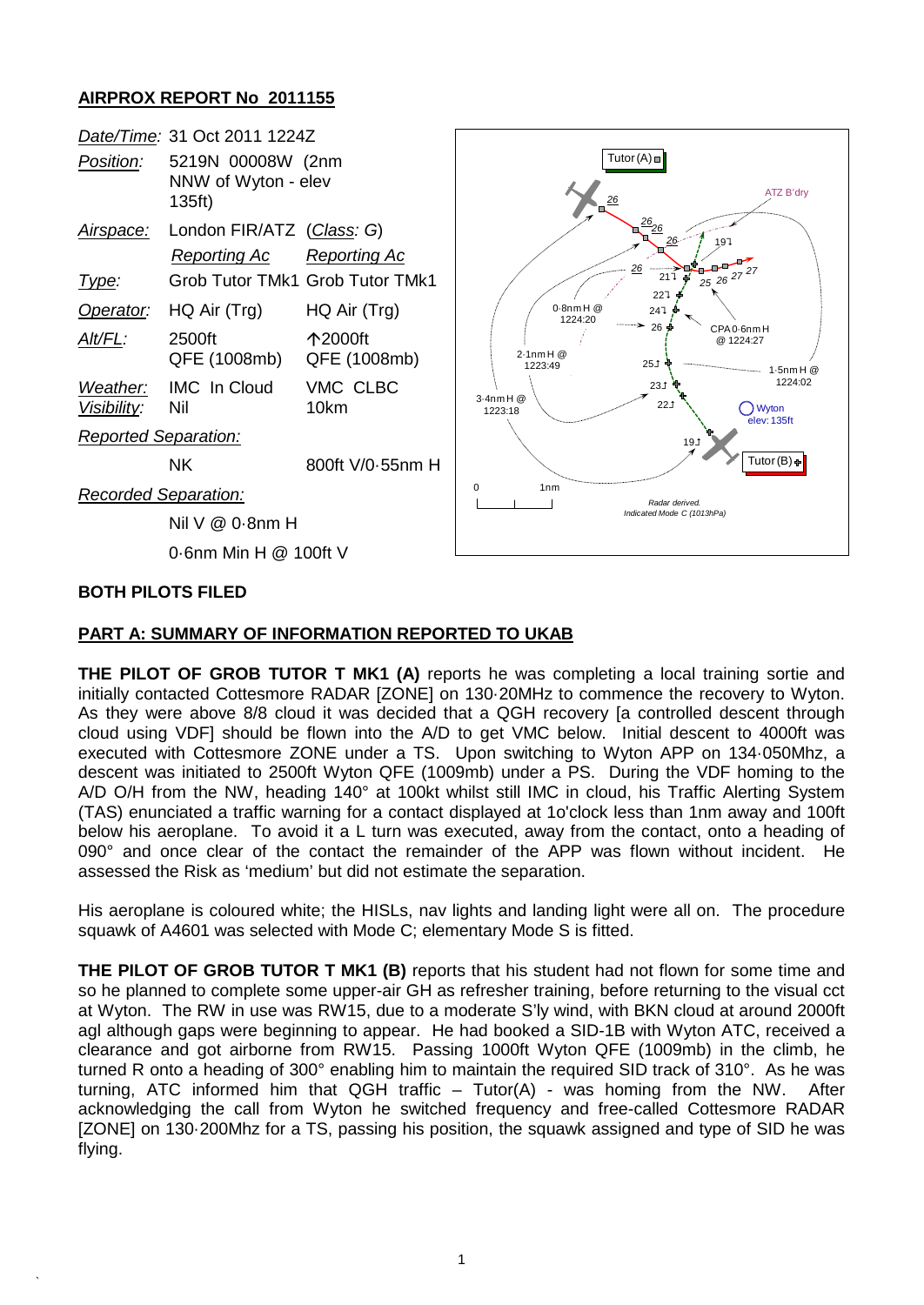Cottesmore were having difficulty identifying him, as they had on a previous sortie that day, so he levelled the ac at what he thought was 2000ft Wyton QFE. He was very aware of the inbound QGH traffic but felt uneasy as his TAS was displaying no other ac within the parameters he had set - 5nm and +/- 2,700ft - and he felt as though the incoming ac should have been visible on the TAS display by then, which it was not. With this in mind, he informed Cottesmore he was turning R onto a heading of 360° in an attempt to increase separation on the other ac. Flying at 80kt, predominantly in IMC, although in and out of some large gaps and in between layers, TAS remained clear of other traffic until a TA sounded. As this occurred he was VMC in clear air and he elected to initiate a rapid decent to 1500ft, away from the conflicting ac. Whilst at all times remaining out of cloud and in sight of the ground, he never saw the other ac. The conflicting ac was within 15-30 sec closure and he estimated the minimum separation was 0·55nm and about 800ft vertically, with a 'high' Risk of collision. Maintaining 1500ft until he was sure he was completely clear of the traffic, TAS was now indicating the other ac was in his 4 o'clock. At that point Cottesmore ZONE had positively identified his ac so he climbed in VMC and completed the sortie.

His aeroplane is coloured white; the HISLs, nav lights and the landing light on the lower part of the engine cowling were all on. Elementary Mode S is fitted.

**THE WYTON APPROACH CONTROLLER (APP)** reports Tutor(A) was on a QGH homing at 2500ft. As Tutor(A) was getting close to the O/H, the pilot advised that he had a TAS warning of traffic 100ft below within 1nm and was taking avoiding action. The other ac was not on frequency but believed to be Tutor(B).

**THE COTTESMORE ZONE CONTROLLER UNDER TRAINING** [SATCO] reports that all equipment was serviceable but the primary radar filters were in use. The weather was fine but a cloud layer had resulted in a number of ac conducting cloud-breaks and IFR procedures throughout the morning. Traffic had been brisk and of medium intensity for much of the preceding period, but at the time of the Airprox he considered the traffic intensity was low.

At 1221, just before the Airprox, he had released Tutor(A) to Wyton ATC for a QGH procedure N of the A/D, cleared to 2500ft Wyton QFE iaw SOPs. Another Tutor switched en-route and at 1222, the pilot of Tutor(B), which had been prenoted out of Wyton for an IFR departure, called. There was no radar contact in Tutor(B)'s reported position on either primary or secondary radar so whilst looking for the contact the time was utilised obtaining the pilot's intentions. He expected Tutor(B) to maintain a NW'ly track climbing to 2000ft QFE in accordance with the SID-1B, but then the pilot reported turning onto N. Tutor(A) could be seen established on the QGH procedure, still indicating 2500ft Mode C. In the absence of a radar contact on Tutor(B), but cognisant that the pilot required a TS, he called Tutor(A) to him in relation to Wyton A/D. About halfway through the transmission the squawk appeared with Tutor(B)'s Mode C only 200ft below Tutor(A). The Controller then identified Tutor(B) and updated the TI.

**BM SAFETY MANAGEMENT** reports that Tutor(A) had been in receipt of a TS from Cottesmore ZONE until 1221:22, whilst descending to 2500ft Wyton QFE (1008mb) for the QGH procedure. The pilot of Tutor(A) switched to APP, 6.3nm NW of Wyton, passing through 4100ft QFE.

At 1222:44, the pilot of Tutor(B) contacted Cottesmore ZONE, in a right turn onto NW 1nm S of Wyton, indicating 1400ft Mode C, following SID-1B. The ac was 31nm SE of Cottesmore [therefore outwith theoretical radar coverage of the Cottesmore SRE]. Flights departing on this profile should 'Climb on RW track to 1000ft QFE, then turn right onto track 310°, climbing to 2000ft QFE. At 2000ft QFE pilots should free-call Cottesmore LARS 130.2.' At this point, Tutor(A) was 4.3nm NW Wyton descending through 2900ft. The pilot of Tutor(B) reported that prior to leaving Wyton's frequency, they were advised of Tutor(A) conducting the QGH from the NW.

At 1223:20, ZONE asked the pilot of Tutor(B) his intentions and was informed that they were, *"requesting a traffic service to get victor mike on top currently passing 1 thousand 9 hundred feet on 1-0-0-8."* ZONE replied that they were still looking for Tutor(B) on radar, later reporting that there was no primary or secondary contact in the ac's reported position. The ATCO IC added that this 'had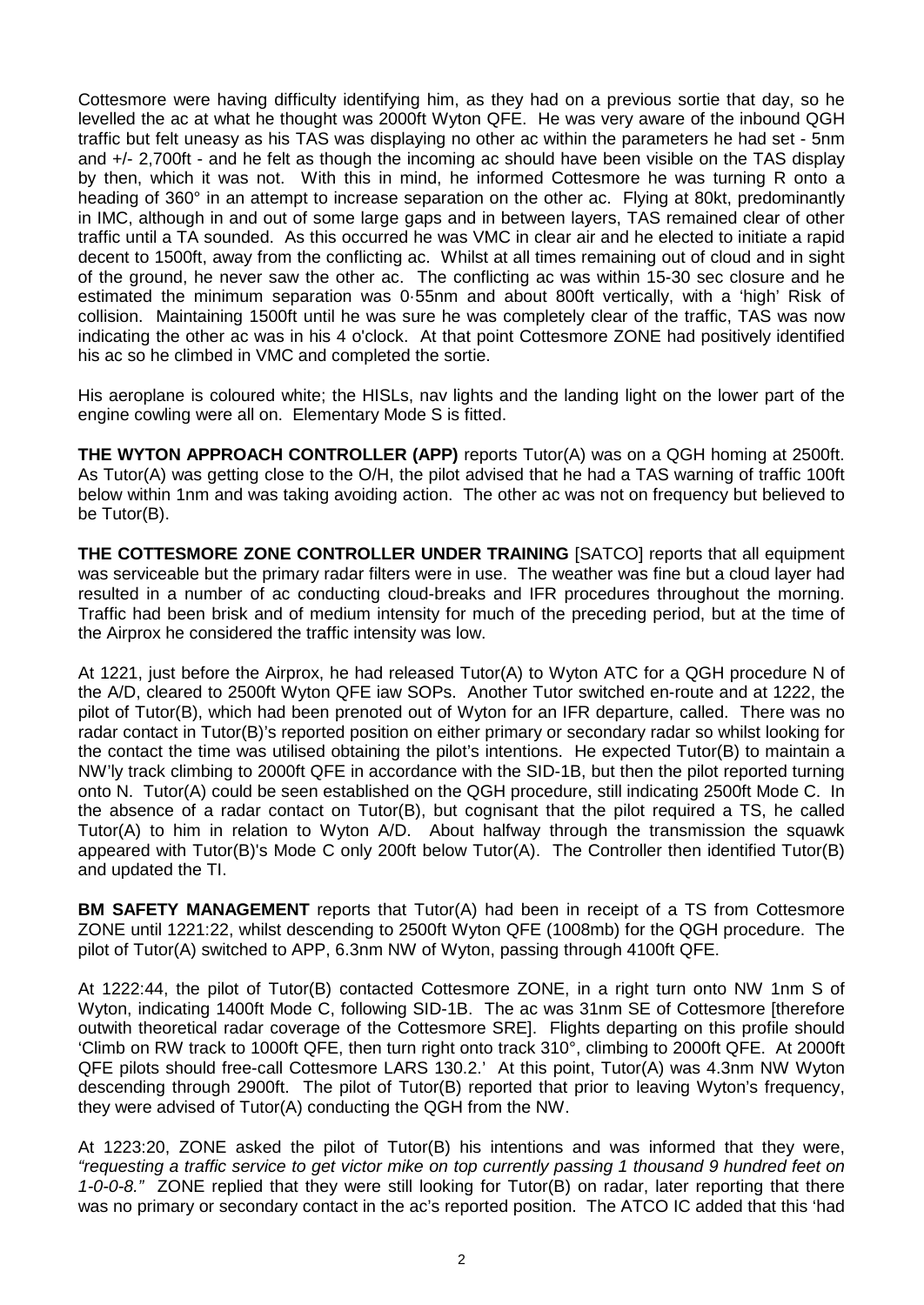been the case with every Tutor climbing out of Wyton that day.' This is likely to have been due to a combination of the selection of the processing filters on the primary radar and the height of the ac on initial contact versus their range from the radar source, both primary and secondary.

At 1223:48, Tutor(B)'s pilot advised ZONE that he was, *"coming right heading north*." The pilot later reported that this turn was to increase separation against Tutor(A) as he felt uneasy that the ac was in the vicinity and yet not displayed on their TAS. At this point, Tutor(A) was 2.3nm NNW of Tutor(B) indicating 2600ft; Tutor(B) was indicating 2200ft. Unfortunately, the turn onto N by Tutor(B) introduced a conflict between the 2 ac.

At 1224:02, ZONE informed the crew of Tutor(B) that he still could not detect the ac on radar and that there was, *"traffic to the...bearing from Wyton 3-4-0 3 miles south-east bound on the Q-G-H, similar height."* The Tutor(B)'s pilot replied that he was, *"correcting"* and, on the radar recording seems to have turned R onto a NNE'ly track, further into confliction. At this point Tutor(A) was 1.5nm N of Tutor(B), maintaining 2600ft (1013mb), with Tutor(B) climbing through 2400ft (1013mb). This suggests that Tutor(A) was maintaining 2450ft Wyton QFE (1008mb) and that Tutor(B) had climbed to about 2250ft Wyton QFE. ZONE reported that halfway through his transmission at 1224:02, Tutor(B)'s SSR was displayed, hence ZONE's use of the phrase *"..similar height."* Immediately following the pilot of Tutor(B)'s reply that he was *"correcting",* ZONE transmitted at 1224:17, "[Tutor(B) C/S] *identified, that traffic in your 12 o'clock, range of half a mile* [radar replay shows 1nm], *southeast bound, similar height."* [At 1224:20, the radar recording shows Tutor(B)'s SSR Mode C indicated 2600ft - 2450ft Wyton QFE (1008mb) – some 450ft above the procedure height.]

At 1224:25, the pilot of Tutor(A) commenced a turn onto E, correlating with his report, following a TAS Traffic Warning whilst IMC; simultaneously, Tutor(B) commenced a descent having reported at 1224:23 that they were, *"level at 2 thousand feet."* The CPA occurred at 1224:27 as Tutor(A) passed 0.6 nm NNE and 100ft above Tutor(B).

From an ATM perspective, ZONE acted correctly by providing the crew of Tutor(B) with as much information as was available, updating that information as soon as Tutor(B) appeared on their surveillance display. It appears that the crew of Tutor(B) un-intentionally climbed through 2000ft Wyton QFE. This Airprox represents a conflict in Class G airspace, as a result of a level-bust by the crew of Tutor(B), which was resolved by both pilots acting in accordance with their TAS information. However, it also represents a salutary reminder of the limitations of that information, the risk inherent in flight in IMC in the absence of a surveillance based ATS and the implications of cockpit distraction.

**ATSI** reports that the Airprox occurred in Class G airspace, 2nm NNW of Wyton and just above the Wyton ATZ, which comprises a circle radius 2½nm centred on RW09/27, extending from the surface to 2000ft above the aerodrome elevation of 135ft.

Tutor(A) was operating IFR on a training exercise returning to Wyton for a QGH recovery in IMC and in receipt of a PS from Wyton APP. Tutor(B) had departed Wyton on an IFR SID-1B, for a training exercise and was in receipt of an ATS from Cottesmore ZONE.

Wyton Aerodrome and Approach control were operating without the aid of surveillance equipment. The controllers are located in adjacent positions and the ADC was providing training as an OJTI. RW15 was reported as the runway in use. ATSI considered the workload to be medium.

The Wyton 1150UTC METAR was: 18012KT 9999 BKN014 16/13 Q1013 GRN= (QFE 1008)

At 1218:50, Cottesmore pre-noted Wyton APP with details on Tutor(A), 12nm NW of Wyton, inbound for a QGH approach. Wyton APP gave an acceptance level of 2500ft, Wyton QFE (1008mb).

Tutor(B) departed from Wyton at 1221 following the pre-booked SID-1B departure: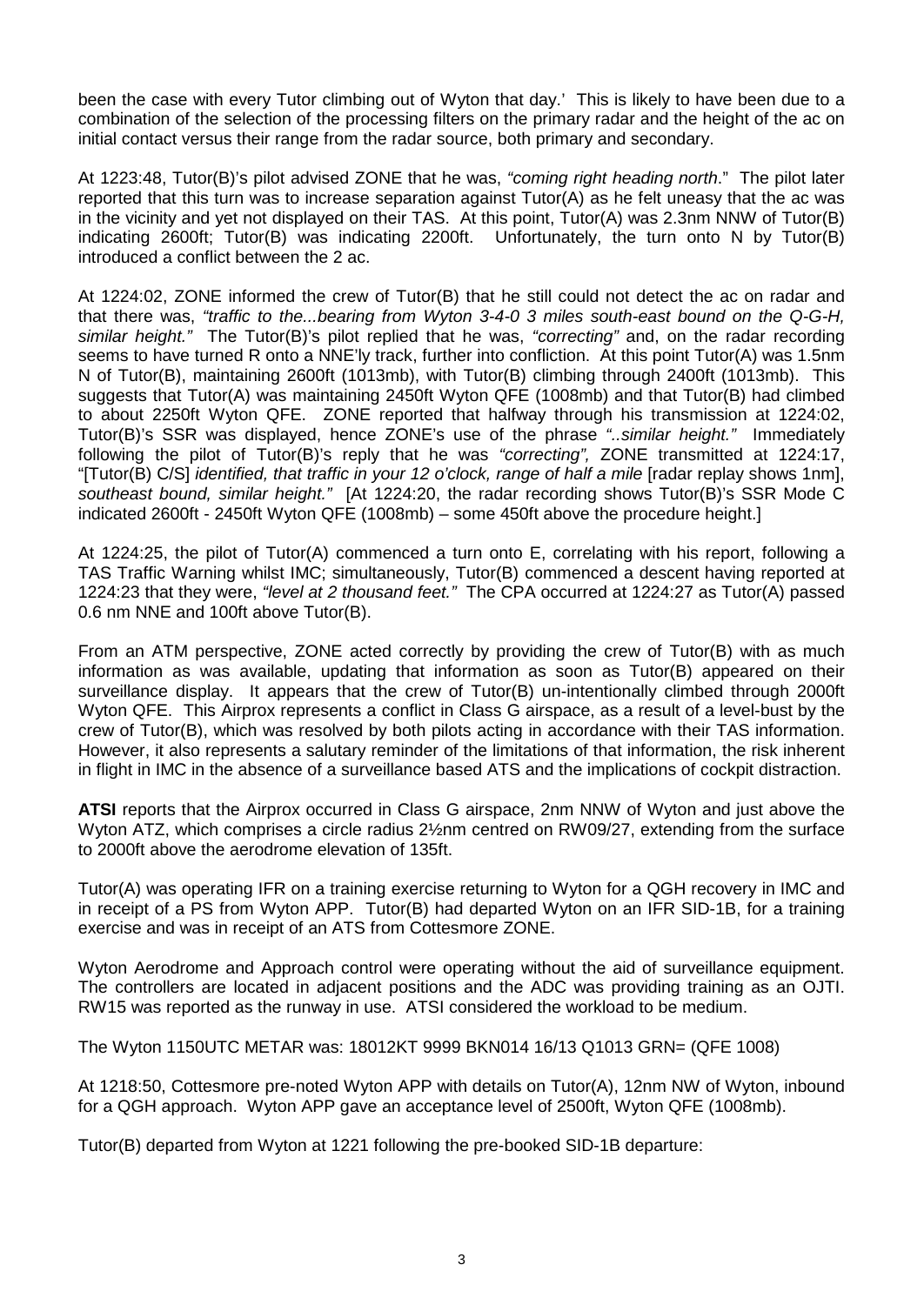'RW15: Climb on RW track to 1,000 QFE, then turn right onto track 310, maintaining VMC climbing to a maximum of 2,000 QFE. By 2,000 QFE pilots should freecall Cottesmore LARS 130.2. Pilots are not to climb above 2000ft until cleared.'

The Wyton Manual of Air Traffic Services (MATS) Part 2, Section 2, Paragraph 1.6, states:

'IFR departures and arrivals

Provided that standard vertical separation is maintained between departing aircraft and aircraft homing to Wyton, IFR departures may be released prior to QGH traffic reaching the Wyton overhead

Vertical separation is to be maintained until:

Departing ac under the control of a neighbouring radar unit.

Ac departing IFR will then be separated in accordance with the requirements specified in CAP774. Departing ac are not permitted to climb above a height of 2000' until instructed by radar. Radar units will provide lateral separation from QGH ac (with a squawk of 4601) in accordance with MATM and CAP774.'

Tutor(A) contacted Wyton APP at 1221:30, passing 4700ft heading 140°. APP instructed the pilot of Tutor(A) to squawk A4601 and agreed a PS; this was acknowledged correctly and APP instructed him to descend to a height of 2500ft QFE (1008mb). The controller advised the weather code of 'F', with the QFE 1008mb and the CHATHAM RPS also 1008mb.

At 1221:57, radar recordings show Tutor(B), just S of Wyton, displaying a Cottesmore squawk A3732, indicating 800ft Mode C (1013mb); Tutor(A) is 5.3nm NW of Wyton squawking A4601, indicating 3600ft Mode C (3450ft QFE). The Wyton TOWER controller advised the pilot of Tutor(B) about the inbound QGH traffic [Tutor(A)] homing to the overhead from the NW and the pilot of Tutor(B) reported changing frequency to Cottesmore ZONE.

The pilot of Tutor(A) reported levelling at 2500ft QFE at 1223:45, APP confirmed the QGH approach for RW08 (minima 550ft), to break off at 3nm and then join for RW15. This was correctly acknowledged by the pilot of Tutor(A). The APP controller then commenced the QGH procedure by instructing the pilot to turn onto a heading of 145°, followed by subsequent transmission (bearing) checks and confirmation of the heading of 145°.

At 1224:08 the controller asked Tutor(A)'s pilot to make a long transmission. The pilot responded, "[Tutor(A) C/S] *is coming left 0-9-0 with a TAS contact on the nose."* The controller responded, "[Tutor(A) C/S] *roger con-maintain VFR now"* and the pilot replied, *"...unable I'm already India Mike at 2 thousand 5 hundred feet steady...0-9-0."* APP asked the pilot to report, *"..when happy to continue under control."* 

[At 1224:20, radar recordings show Tutor(A) 2.2nm NNW of Wyton, tracking SE, indicating 2600ft Mode C (2450ft QFE). Tutor(B) is shown 1.5nm NW of Wyton, squawking A3732, also indicating 2600ft Mode C (2450ft QFE) and turning R towards Tutor(A). The distance between the two ac was 0·8nm. The CPA is shown at 1224:27, with Tutor(A) tracking E at 2500ft (2350ft QFE), with Tutor(B), 0.6nm to the SW commencing a L turn and indicating 2400ft (2250ft QFE). At 1224:39, Tutor(A) is indicating 2700ft (2550ft QFE) with Tutor(B) at 2100ft (1950ft QFE).] Tutor(B) is shown passing 0.6nm behind, as the pilot of Tutor(A) reported, *"..I've got a ca-TAS contact just going behind now"*; shortly afterwards the pilot of Tutor(A) reported, *"happy to continue".* The QGH was completed and at 1228:31, the pilot of Tutor(A) reported good VMC and breaking off the procedure to position for initials for RW15. APP agreed a BS and instructed a change of squawk to A7000; the pilot of Tutor(A) then changed to TOWER.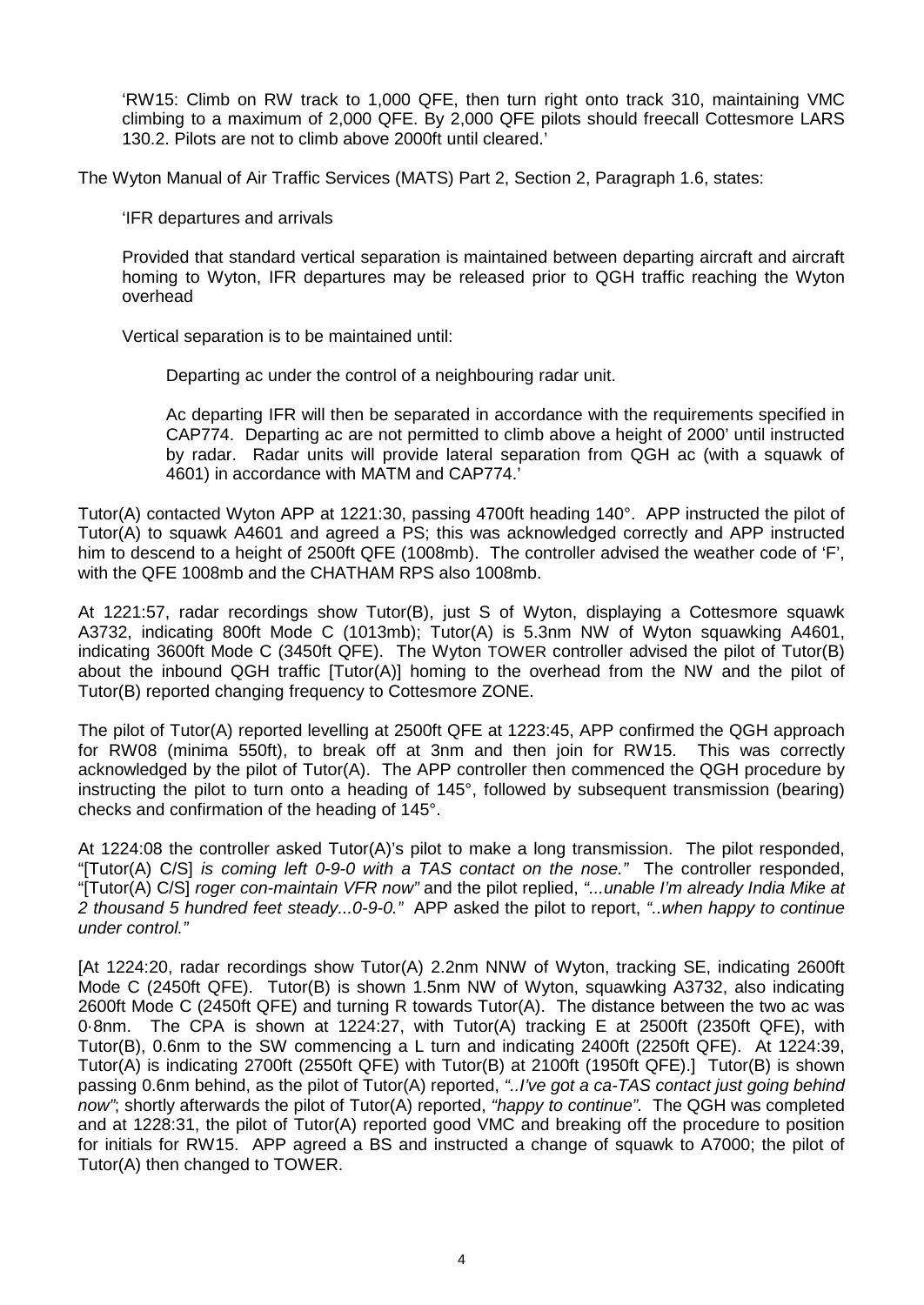The Unit indicated that the APP controller had an expectation that Tutor(B), on departure, would follow the IFR SID-1B, climbing to maintain 2000ft QFE and would only climb further when instructed by Cottesmore ZONE. The QGH traffic, Tutor(A), was required to maintain 2500ft QFE until reaching the O/H and this provided the 500ft separation required in accordance with local procedures. In discussion, the ATSU indicated that TI passed by APP may have aided the SA of the pilot of Tutor(A), but may not have been considered essential by the controller, as no confliction existed.

Radar recordings show that Tutor(B) climbed to 2600ft Mode C - a height of 2450ft QFE. Both pilots responded to their TAS warnings, but neither pilot acquired the other visually. Tutor(B) then descended to a height of 1950ft.

The pre-booked IFR SID-1B, required the pilot of Tutor(B) to maintain VMC and not climb above 2000ft QFE until cleared. Aircraft departing IFR are not permitted to climb above 2000ft QFE until instructed by ZONE. The pilot of Tutor(B) was aware of the inbound QGH traffic, but it was not clear why the pilot climbed to a height of 2450ft and turned towards Tutor(A) whilst in receipt of an ATS from Cottesmore ZONE.

The QGH procedure required the pilot of Tutor(A) to maintain 2500ft QFE to the O/H. Traffic information may have aided the SA of the pilot of Tutor(A) regarding the IFR departure of Tutor(B). However, APP considered that no confiction existed as Tutor(B) was in receipt of a service from Cottesmore ZONE and would not climb above a height of 2000ft QFE until clear of the QGH traffic. Tutor(A) was in receipt of a PS. CAP774, UK Flight Information Services, Chapter 5, Page 1, Paragraphs 1 and 5, state:

'A Procedural Service is an ATS where, in addition to the provisions of a Basic Service, the controller provides restrictions, instructions, and APP clearances, which if complied with, shall achieve deconfliction minima against other aircraft participating in the Procedural Service. Neither traffic information nor deconfliction advice can be passed with respect to unknown traffic.'

'The controller shall provide traffic information, if it is considered that a confliction may exist, on aircraft being provided with a Basic Service and those where traffic information has been passed by another ATS unit; however, there is no requirement for deconfliction advice to be passed, and the pilot is wholly responsible for collision avoidance. The controller may, subject to workload, also provide traffic information on other aircraft participating in the Procedural Service, in order to improve the pilot's situational awareness.'

'Under a Procedural Service, the controller has no ability to pass traffic information on any aircraft that he is not in communication with, unless he has been passed traffic information by another ATS unit.'

Tutor(B) turned off the 310° track and climbed above the 2000ft height requirement of the SID-1B departure route. This resulted in the two ac flying into conflict and caused the pilot of Tutor(A) to be concerned about the close proximity of Tutor(B).

UKAB Note (1): Subsequent to this Airprox, the Wyton Flying Order Book at Section B, Part 2, Order No 9 (3) was amended to reflect that:

'VMC must be maintained throughout all QGH recoveries....'

**HQ AIR (TRG)** comments that the crews of both Tutors were aware of the presence of the other and took actions to remove any risk of collision. The climb above a cleared height created the conflict by eroding a robust procedural deconfliction system. The fact that Tutor(A) was in IMC added to the concern because it made a visual sighting impossible; however, this is always a possibility with any IMC departure or arrival and the procedures are able to cater for this possibility.